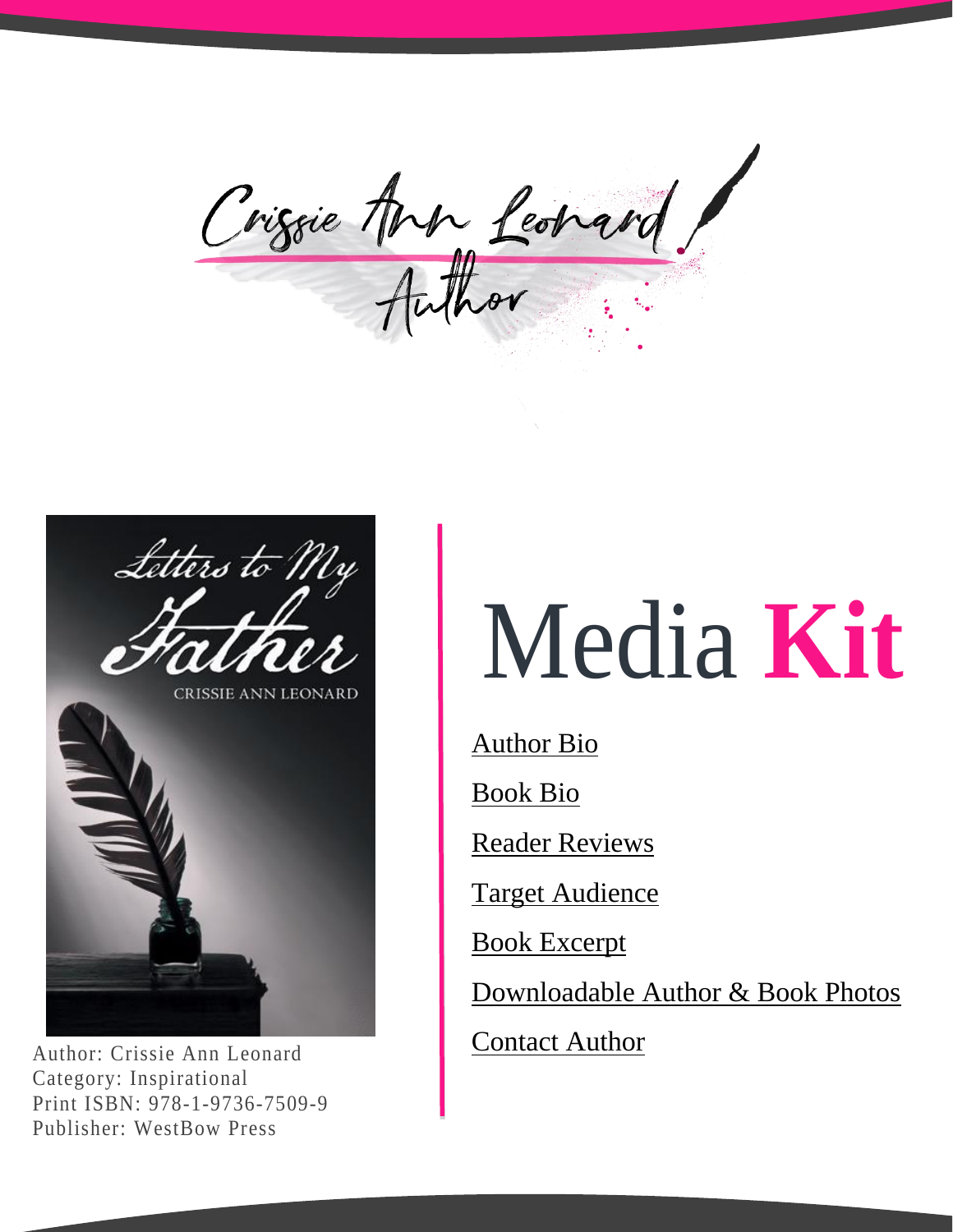# Author Bio

Crissie Ann Leonard is an accounting associate at a nonprofit firm who has loved literature since she could read. Building on that love and personal experiences, she has spent the last decade writing novels based on life, faith, growth, and healing.

She has been a lifelong writer and first began with short stories and poetry, only to be sidetracked by life—joy and sorrow, love and loss.

She lives in Ohio with her family. Her great loves are God, her cat Smokey, her family, and Chewbacca from Star Wars. When God's purpose rose to meet her pain, this book was born.



#### Crissie Ann Leonard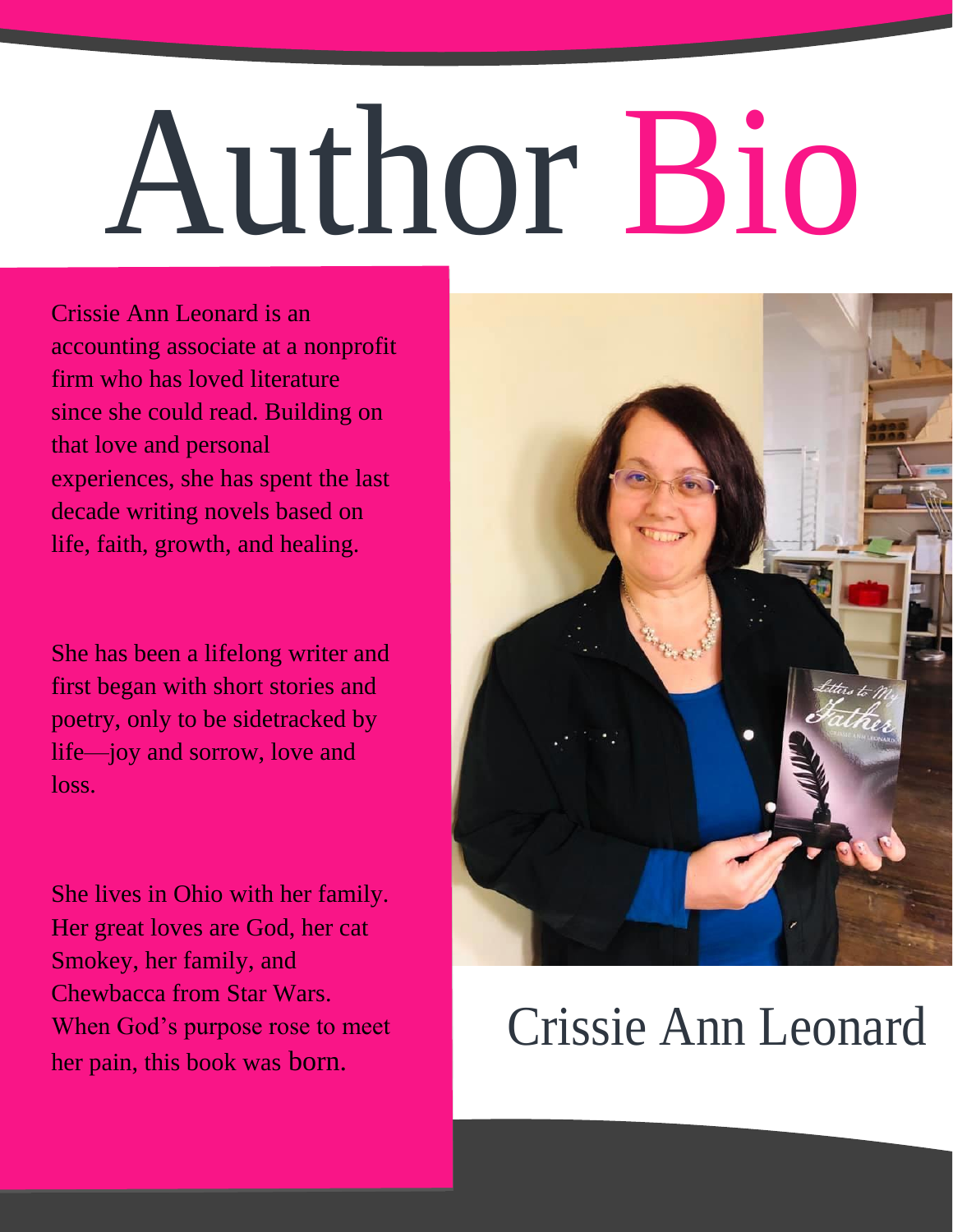

Author: Crissie Ann Leonard Category: Inspirational Print ISBN: 978-1-9736-7509-9 Publisher: WestBow Press

# Book Bio

Forty-three-year-old Wiletta Jayne is a Godloving woman in the midst of a spiritual drought. Her strong relationship with God has been disrupted by her chaotic lifestyle, and she feels lonely and lost. She decides to take some time off from work and visit the beach, where she hopes to reconnect with God's voice.

On the way, Wiletta feels a strong pull to visit a garage sale, where she finds a small stack of letters for sale. Knowing they are meant for her, she buys them and begins reading through them while on her vacation. In the letters, Wiletta discovers personal stories of despair, loneliness, joy, and more. God then instructs her to find the authors of the letters, so she reaches out to her best friend, Faith, who is a private investigator. Together, Wiletta and Faith set out to find these people, help them to know God's love, and heal their hearts so they can seek him again.

This novel tells the story of a woman led by God to a collection of letters written by strangers and the journey she takes with a friend to find and help the letters' authors.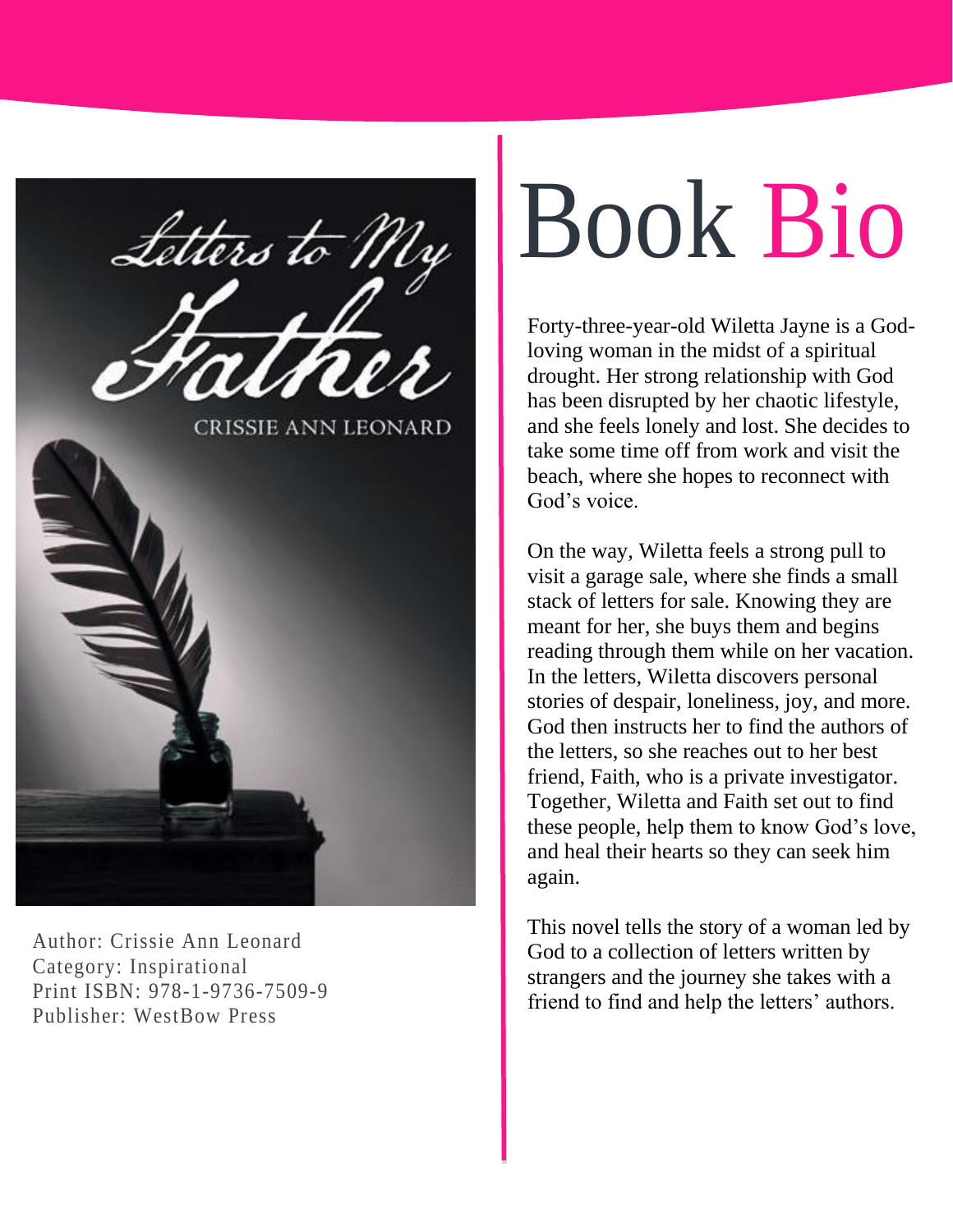### Reader Reviews

"I loved this book so much and I couldn't put it down! Relatable, real and thought provoking! A must read!" - Carrie A.

"Getting this book for my church library." - Anne P.

"This book has touched my soul in ways I never thought. I HIGHLY recommend!!" - Danielle L.

"This is a wonderful book about God reaching down and helping us out of the darkest times in our life. How it was all put together is so unique. It is definitely a must read." - Joan M.

"This book touched my heart because I think we all have that journey…To think God does use all circumstances for his purpose is very inspiring." - Amber H.

"I enjoyed this book so much! I could not put it down. I was introduced to characters with real life struggles, who questioned why, and have had their faith restored, through the realization of God's plan confirmed through Wiletta & Faith's visits. The author takes you on a journey, which in the end, reveals Wiletta's purpose as she takes steps of faith & obedience to follow what she feels God has called her to do. Even the names of the characters are Brilliant! Seemingly chosen to represent key elements set forth in Wiletta's mission & her own personal epiphany, which is a well-designed surprise for the reader. While the book is faith based and biblically accurate, it's subtle, rather than being overwhelmingly Religious. The letters & related stories provide hope & encouragement to those who have faced relatable life struggles & have questioned faith. Very inspiring & offers hope to even nonbelievers. Absolutely LOVED it!!" - Lisa B.

"'Letters to My Father' is the beautiful story of a woman's faith in and love for her Creator. It is a story that shows how God has aligned and connected His people to further His kingdom and illustrates how the Holy Spirit has worked in the characters' lives through prayer and scripture. Beautifully written, I hope there are many more stories to come!" - Liz D.

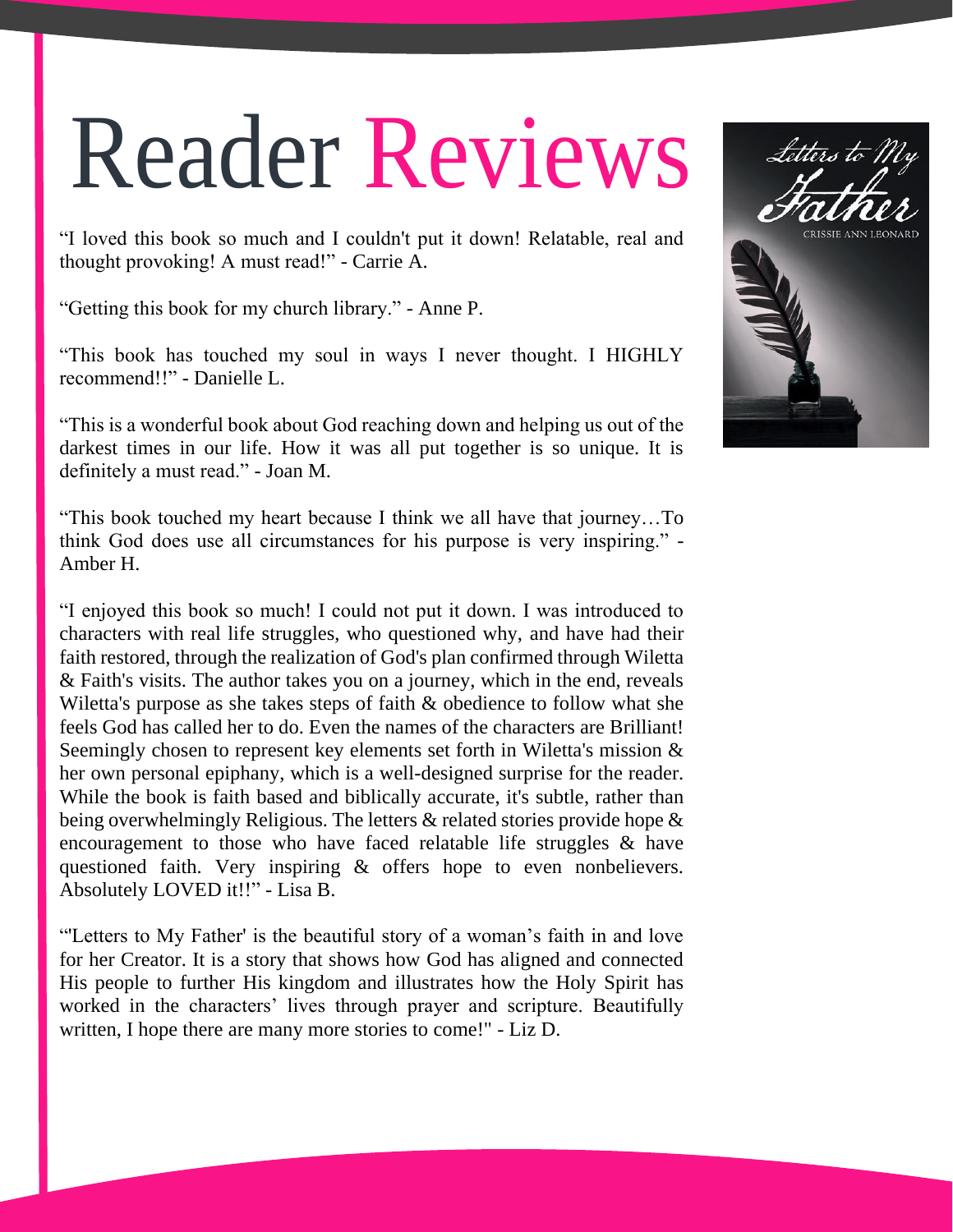### Target Audience





#### WHO SHOULD READ?

- Pastoral Staff
- Women's Groups
- Recovery Groups/Centers
- Church Leaders
- Book Clubs
- Avid Readers
- Anyone Seeking God's Presence

#### BOOK BENEFITS

- Exposure to God's Presence
- Scripture Reference
- Book Club discussion
- **Thought Provoking**

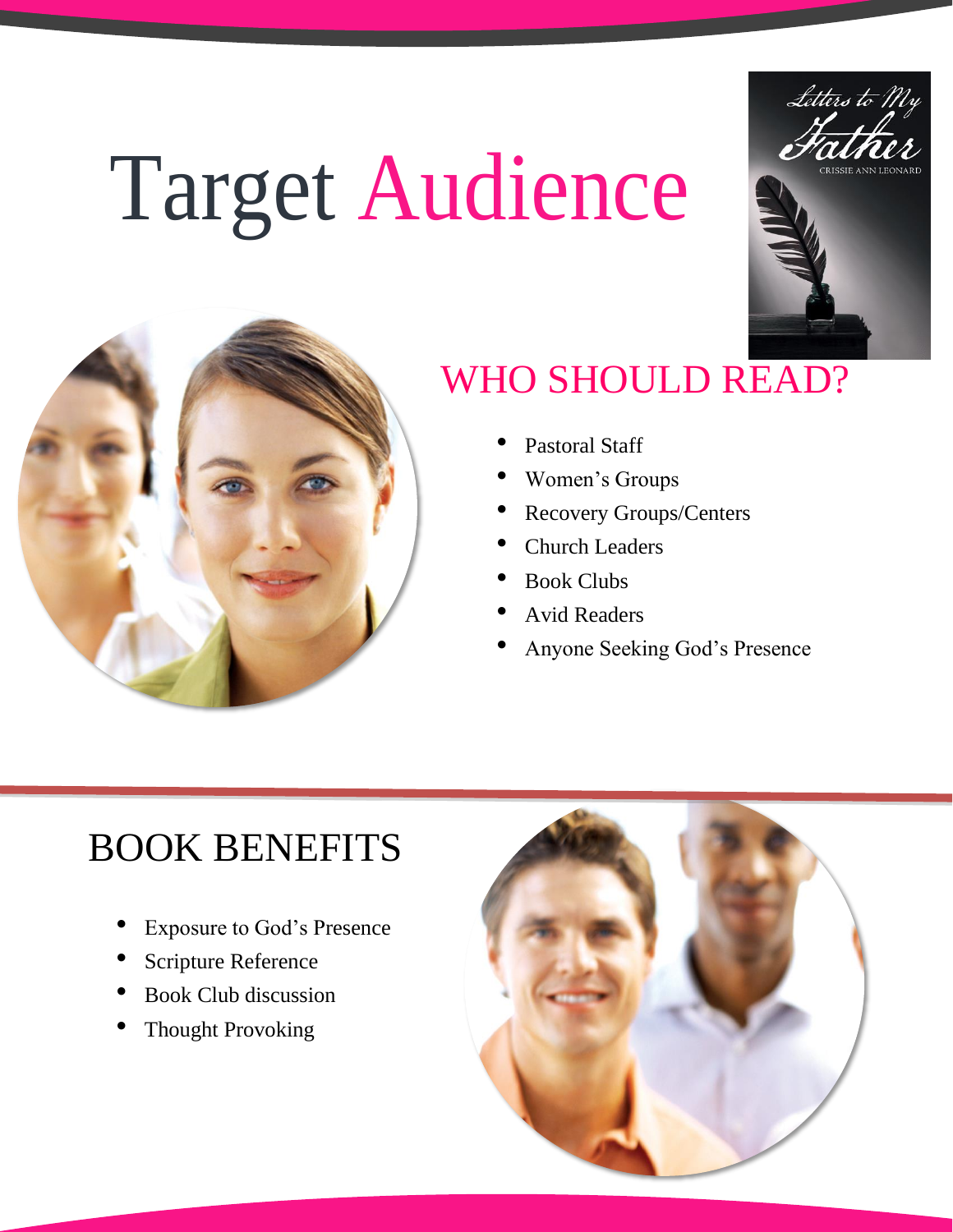### Book **Excerpt**



I awoke the next morning to a familiar voice saying, "Good morning, daughter. I see you found the letters." Relief and affirmation filled me. My Father did meet me here at the beach house, and the letters were meant for me to find. I quickly dressed and had breakfast—eggs, bacon, and a steaming cup of tea. Then, picking up the basket, I went out onto the back porch.

The rocker I sat in faced the ocean. The sun was up, the sky empty of clouds, and for a few minutes, I simply rocked and enjoyed the sound of the waves and seagulls. Closing my eyes, my prayer was simple: "Thank you." I turned my attention to the basket on the stool next to me. With butterflies in my stomach, I opened the top letter and found it was printed on lined grade-school paper.

Hi, I'm Joseph, and my mom and I need some help. My mom works all the time. I know she needs to work so we can live in our apartment and have food on our table, but I miss her. I'm only seven and am too young to work to help Mom pay the bills. Can you send some help to my mom so I can see her more? Could you send me a friend, so I won't be so lonely? Joseph

I carefully refolded Joseph's letter and placed it in its envelope. The next letter was written on cheap stationery. The script was a tiny scrawl and difficult to read.

Why have you done this to me again? This is the fourth time! I just want someone to love, to give the joy I never knew as a child! Do you know the pain and anger I feel? Eight months this time. I felt her move, heard her heartbeat, saw her little body. I did everything right: ate properly, rested, and took my vitamins. I felt such joy, reading to her and singing lullabies. Why did you take her? Why don't I deserve a child? Is my past so unforgivable?

My husband tells me to lean into you and let your love help me. He prays nightly for peace, yet I know I will never find it. I don't feel love for you, only contempt! Because of you, I only feel grief and emptiness, not joy and completeness. I don't care if I ever hear from you again! A pink dress, bonnet, and shoes that she will never wear because of you!

Katerina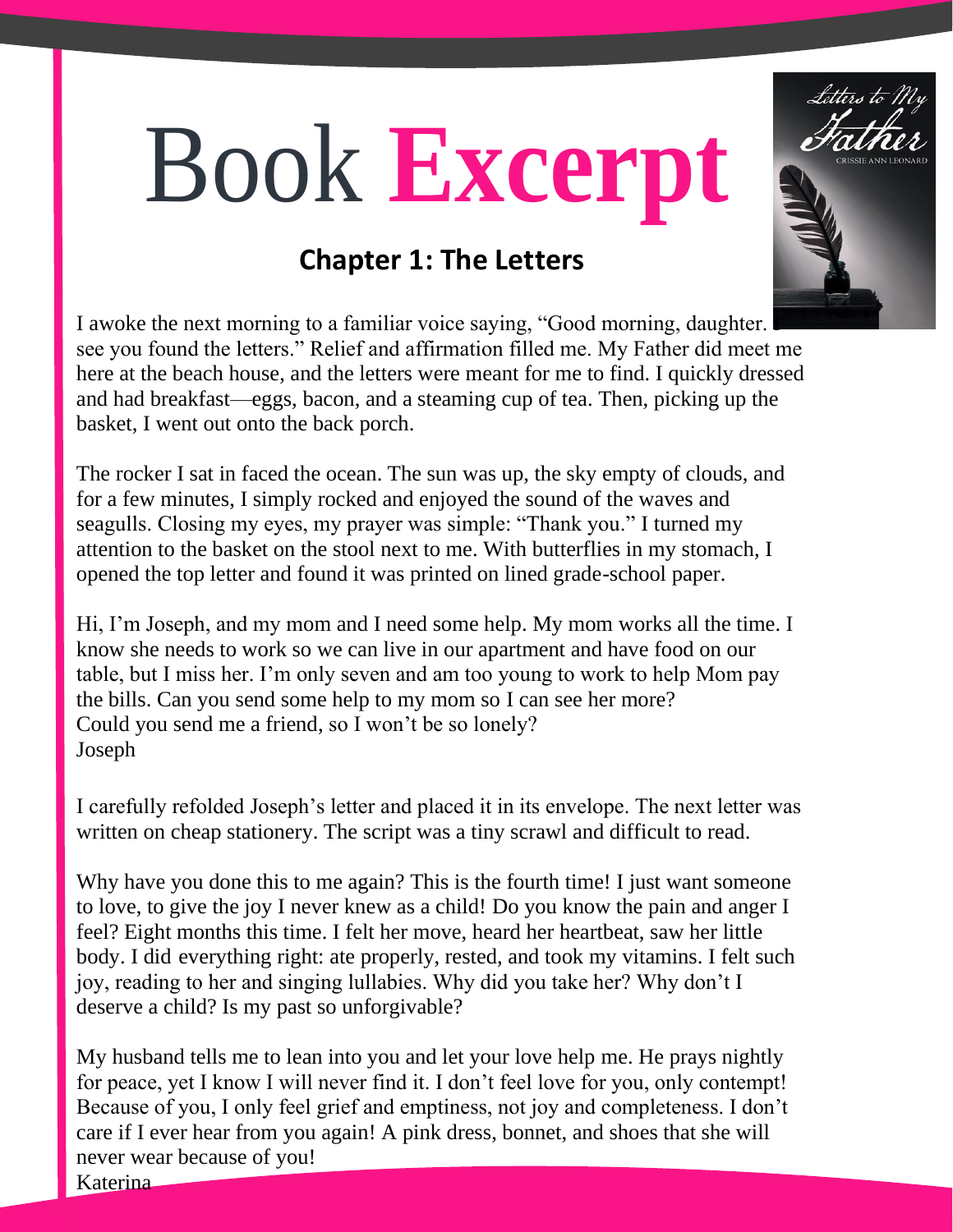### DOWNLOADABLE PHOTOS

I appreciate requests for photographs for press use. Email and let us know where you post your article so we can link to it.

-Thank you.





Crissie Are Leonard